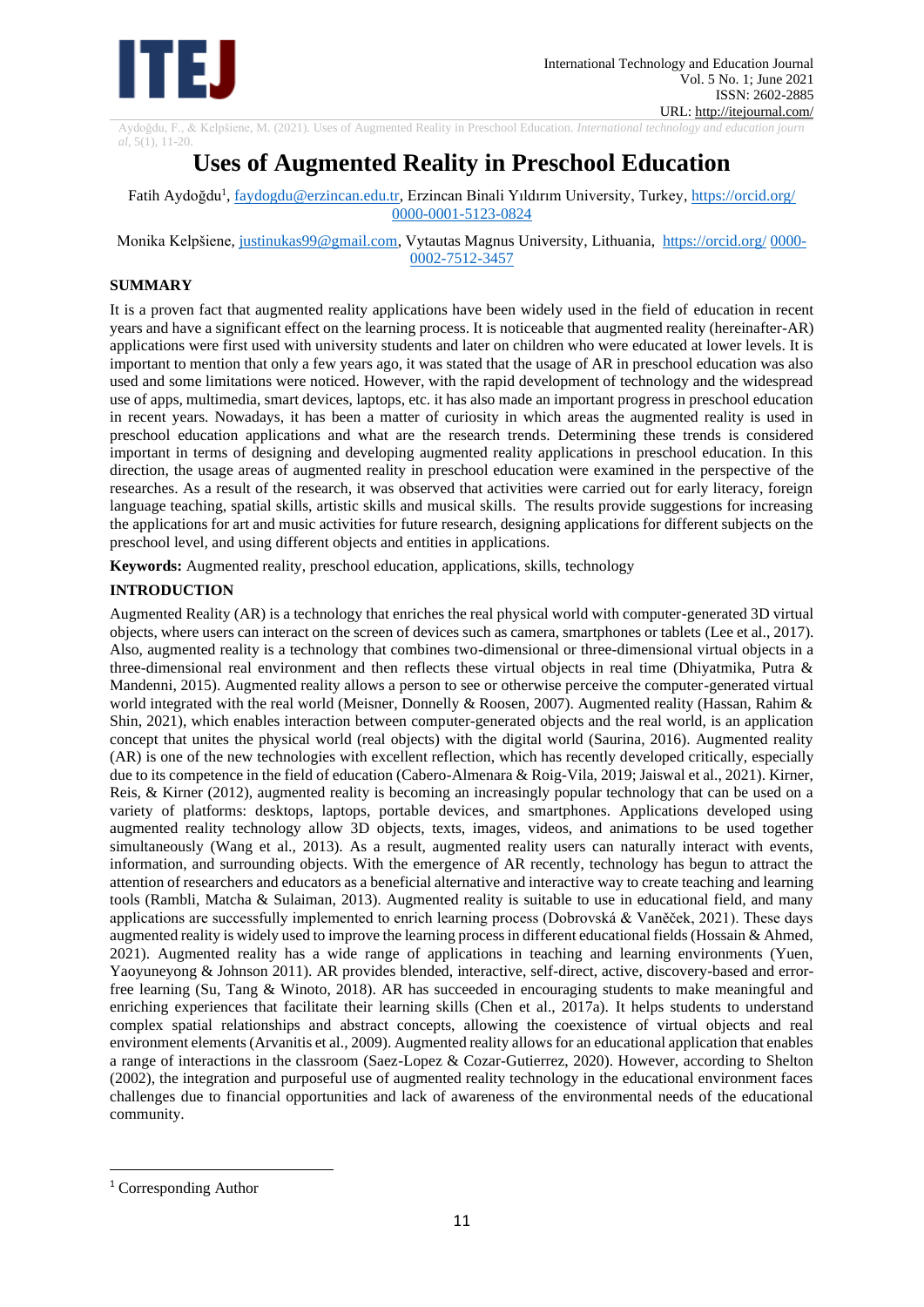Despite that researchers are interested in ways how to apply augmented reality technology to schools, as well as to preschool education, still there is a lack of scientific attitude to AR tools implementation in early childhood education. The least research has been done on early childhood education (Masmuzidin & Aziz, 2018). Despite this, practices for the education of children of this age have been increasing in recent years. Augmented reality applications attract the attention and focus of children in this period (Hassan, Rahim & Shin, 2021), create a sense of reality, embody the content, develop peer relationships, make information colourful-visual and provide a fun learning environment (Kuzgun, 2019). Augmented reality applications include children's various senses through the appropriate combination of sound, image and touch as a powerful and motivating tool (Cascales et al., 2012). With these features, the use of AR technology in education stimulates the senses of young children, arouses their curiosity, draws their attention, and leads them to explore (Chen et al., 2017b). When augmented reality is used as a learning tool, it positively affects preschool children's levels of motivation, concentration of attention, knowledge, literacy, creativity and satisfaction (Cascales, Pérez-López & Contero, 2013). The augmented reality technology used in the preschool period can help children to recognize the learning content and understand the material provided more quickly (Hsieh & Lee, 2008). Augmented reality-based applications enable preschool children to acquire the skills of knowing the environment, attention concentration, memory training, vocabulary enrichment, learning to read, creativity, learning sounds, and using software (Kelpšienė, 2020).

Various researches (Rasalingam, Muniandy & Rass, 2014; Sidi, Yee & Chai, 2017) and thesis studies (Gecü-Parmaksız, 2017; Huda Wahida, 2013; Yıldırım, 2019) were conducted to support the development of preschool children's skills by using augmented reality tools. It appears to provide significant effects. Hence, the idea of AR at the moment is not limited to an innovation. It should be re-examined and conceptualized from a comprehensive perspective (Utami, Andika & Sumarni, 2021). Although AR-based applications have been implemented in early childhood since 2002 (Huang, Li & Fong 2016), it has been observed that there are limited studies determining the conceptual structure and tendency of augmented reality applications in preschool period. Regarding the subject, Masmuzidin and Aziz (2018) examined the studies on augmented reality in early childhood education between 2009 and 2018 and found that the main advantage of augmented reality in preschool education is to increase motivation. Aydoğdu and Turan (2020) revealed in their research that AR applications are realized within the scope of science, language, literacy, mathematics and art activities. Research trends on augmented reality (AR) have shown that limited work has been done on early education. It is stated that there are limited solutions and studies regarding AR applications for preschool children (Barreira et al., 2012). Since technology helps children to learn interactively at an early age (Turan and Aydoğdu, 2020), more studies are recommended on the usage of augmented reality applications in preschool education (Jamiat & Othman, 2019). Augmented reality, which provides new possibilities for different education areas, has not yet been fully explored in educational settings (Dobrovská & Vaněček, 2021).

In the research, "What are the usage areas of augmented reality applications in preschool?" the answer to that th question was sought. Based on this requirement, the trends of augmented reality applications in preschool education were examined and subject areas were reported under the following headings.

### **Early literacy**

With the presence of children developing differently around us, problems tend to arise as the teaching and learning process continues. Kids tend to have different learning curves. Sometimes they refuse to learn completely. There is convincing evidence that today our children struggle with reading and text comprehension. One potential way to improve reading performance and understanding is to make children more interested in reading. AR technology enriches the perception of the user, without abstracting the user from the reality they are in, with experiences such as touching, feeling and moving objects that are not in reality through the contents of mobile AR technology applications (Özarslan, 2013). AR offers a fun and attractive experience for kids, creating a magical feeling and providing engaging learning experiences. AR can transform 2D images into 3D virtual objects and animations, offering an interactive way to learn (Yilmaz, Kucuk & Goktas, 2017). In this context, it is stated that augmented reality can be a way to encourage children's reading skills (Bhadra et al., 2016). To improve children's reading skills, applications that allow the use of modern mobile technologies, especially augmented reality technology, to study the alphabet, and to learn how words are made, are necessary (Ablyaev, Abliakimova & Seidametova, 2019).

It is stated that AR technologies can increase children's attention by improving sensory stimulation and thus increase efficiency in word recognition learning (Su, Tang, & Winoto, 2018). Augmented reality is a new technology that allows many objects, elements and events that cannot be reached or concretized in real life to take place in the real world with its richness (Doğan, 2016). This view supports the claim that AR-supported applications can facilitate the cognitive development of children, provide high-level cognitive access to complex visualizations and reinforce educational effects (Huang, Li & Fong, 2016). Visual markers used in AR applications allow users to "animate" information associated with pointers. Applications using pointers allow the user to read information about a particular object or location using mobile devices. The learning process becomes much more interactive when every letter and every word is accompanied by three-dimensional visualization and animation.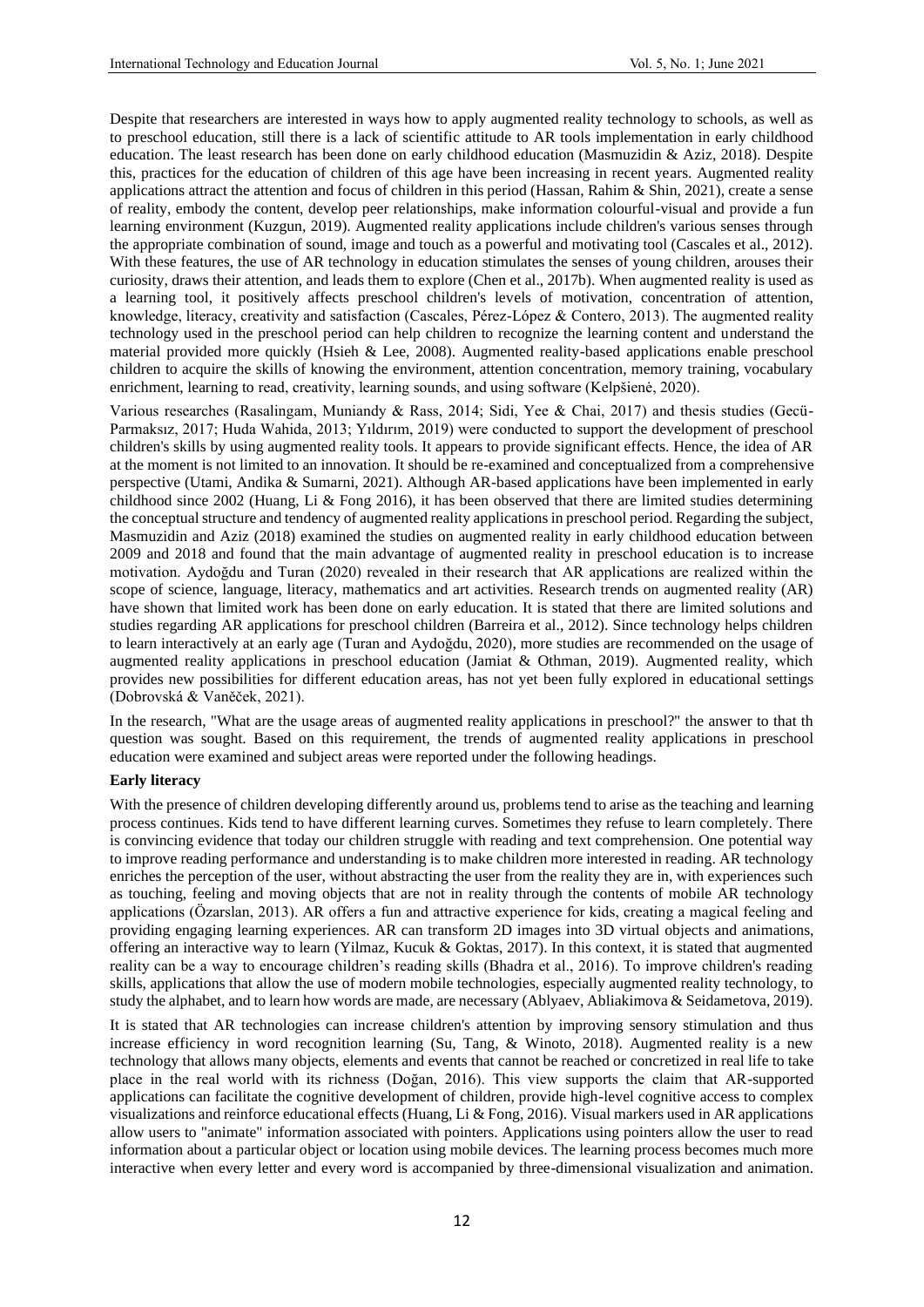This contributes to the rapid memorization of new knowledge, children's attention retention, visibility, dynamism and sensitivity (Ablyaev, Abliakimova & Seidametova, 2019).

It is also important to mention that the traditional book used to support reading skills consists of text and pictures printed on a surface include emotional aspect in reading skills development. It is a controversial subject due to the thoughts that digital books will never replace an emotionally printed book and the difficulty of reading an e-book on the screen (Oğuz, 2013). In the current context of an AR storybook, the view of the physical book (or the real world) is enhanced using virtual objects (3D models, animations, text, and sounds) viewed through a computer display device (Rohaya et al., 2012). In other words, the images of the book are displayed on the camera of mobile devices. Thus, the real image falling on the screen instantly is presented by enriching it with virtual objects. Reality is enriched with content codes included in the visuals on the pages of the book, which is a part of the real world (Ablyaev, Abliakimova, & Seidametova, 2019). Presenting information with 3D visuals in AR-supported books and integrating it with technology enables the details to be displayed and the details to be permanent in memory (Doğan, 2016).

Rambli, Matcha, & Sulaiman (2013) tested the effectiveness of an augmented reality-based AR alphabet book designed to teach preschool children the alphabet on aged 5-6. The app includes features such as viewing each alphabet on the presentation of the corresponding pattern marker, seeing 3D models of objects starting with each alphabet character, pattern markers for children to view animation of how each letter was drawn, and a puzzle game for each letter to test children's understanding. The results showed that the AR alphabet book had the potential to create an enjoyable learning environment for preschool children.

Yilmaz, Kucuk & Goktas (2017) developed 10 picture books with AR technology. The main purpose of these books was to improve the story understanding performance, taste and positive attitude of preschool children. All the stories had an educational theme and animated pages. Each child could pick up a book, read it, and interact with it using AR technology. When they looked at the computer screen, they could see 3D animations of the stories. As a result of the application, it was determined that children mostly remember the outcome, time and place of their stories, but they had difficulty to remember the main theme. However, it was found out that the augmented reality applications in the books entertained the children, made their learning process joyful and let them feel happy.

#### **Foreign language teaching**

Second language learning has long been an active area of research. With the development of technology, language learning methods have undergone a great transformation. Increasing children's motivation to learn a new language is an important factor in acquiring language skills (Li, Chen & Vorvoreanu, 2015). It is stated that attracting children's attention by using animation and multimedia tools is effective in providing motivation (Gilakjani, 2012). Since early language learning plays a vital role in language development and can affect the success of many other basic skills (Fan, Antle & Warren, 2020), there is a need for learning environments that can attract the attention of children in the preschool period, which is the critical phase of language learning. Augmented reality-based learning resources, which are characterized by dynamic interactions and visualization, can interact in ways that facilitate children's understanding (Chen et al., 2017).

In traditional classrooms, educators and children try to enrich language by interacting with each other only through body language and talking to each other. However, this type of practice lacks learning fun. Different learning experiences are needed that can support children's language learning. Augmented reality is an effective application which is suitable to fulfill these functions. Learning words is the most basic stage in language acquisition. Those who start learning a new language learn the language from the alphabet and words (Beck, McKeown & Kucan, 2002; Hsieh & Lee, 2008). Based on the fact that no language acquisition and application can take place without vocabulary (Liu et al., 2010), AR-based applications have been made by using words to help preschool children acquire language skills. Fan, Antle & Warren (2020), on the other hand, found that word spelling games, vocabulary activities and location-based vocabulary activities were used for language learning in their research, where they analyzed AR-supported applications for early language learning.

Dalim et al. (2016) applied through TeachAR, an Augmented Reality (AR) tool, to teach non-native English speakers of 4-6 years old basic English words (colors, shapes and prepositions). In this application, two applications with and without AR support were used together. As a result of the research, it was determined that AR-supported application increased children's participation in learning. As a matter of fact, Vernadakis et al. (2005) increased the phonological awareness of preschool children, word recognition, and writing skills with animated and interactive multimedia content using the computer-aided teaching method, allowing them to learn in the most appropriate way following their learning pace.

Çevik et al. (2017) included children aged 5-6 in their research to reveal the difference between English vocabulary learning with AR applications and learning with traditional methods. In practice, while the control group was being taught traditionally, the children in the experimental group were allowed to access animated images in which the English equivalents of the animal names were voiced by keeping the mobile device in QR. The visuals under the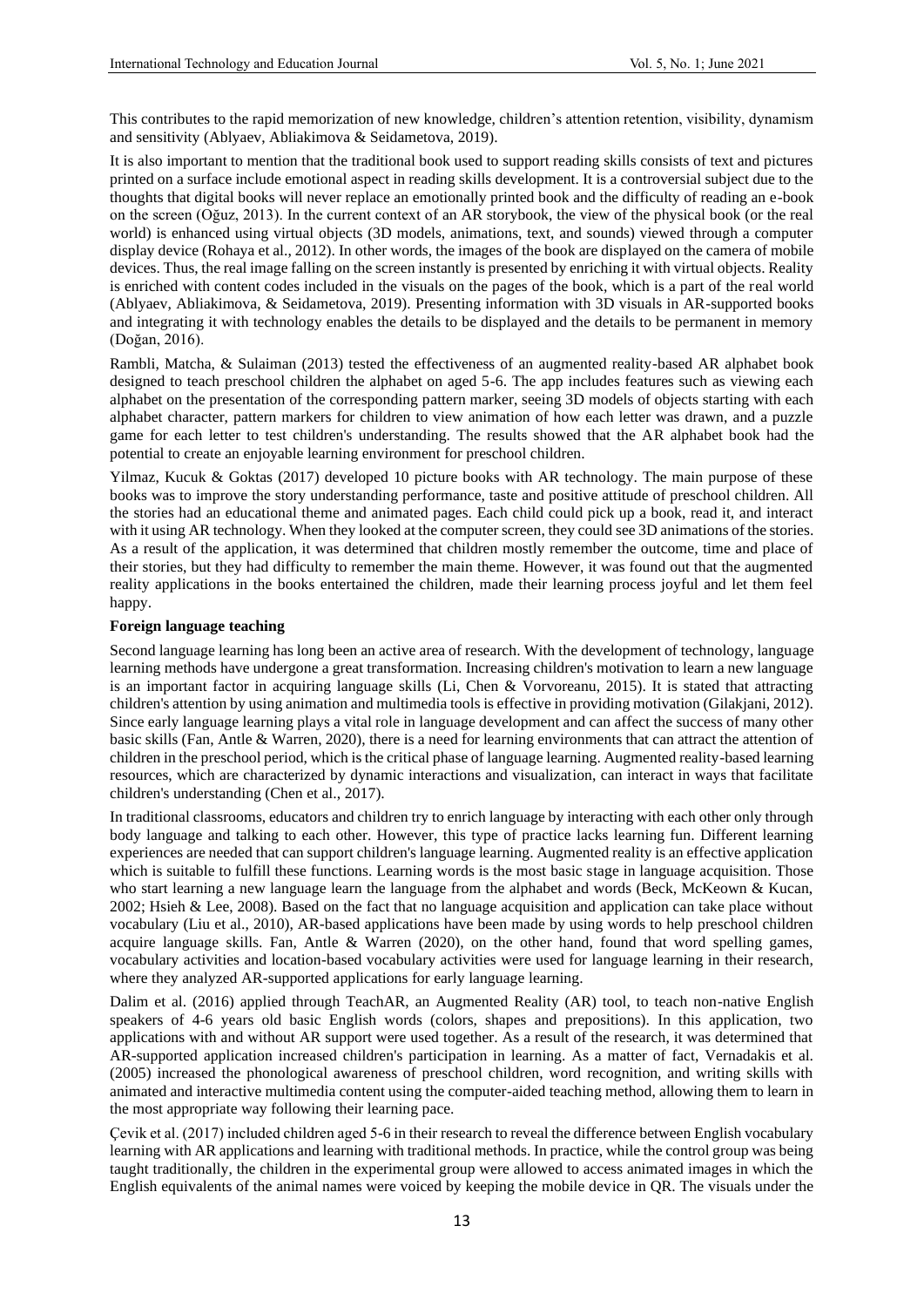QR codes are made up of images captured by sniping from videos. As a result, it was determined that augmented reality-supported teaching is more effective in terms of English vocabulary learning success than teaching using pictures and toys. In addition, it was determined that the children involved in the AR-supported application were eagerly waiting to look at the square frame with the device, which attracted their attention and actively participated in the activities.

### **Spatial skills**

AR provides a natural environment where children can both interact with virtual manipulatives and relate them to the real physical world. This natural link has the potential to support skills such as attention and spatial cognition. AR can also provide environments for children to explore different views of three-dimensional spaces, which helps children learn spatial content (Bujak et al., 2013). Although not designed to improve spatial skills, AR-aided applications provide significant contributions to the development of spatial skills. The observation of 3D interaction and virtual structures from different angles enables spatial abilities and concepts to be reinforced (Fleck, Simon & Bastien, 2014; Hsiao & Rashvand, 2011; Yen, Tsai & Wu, 2013).

The term spatial abilities includes spatial perception, spatial visualization, mental rotation, spatial relationships and spatial orientation (Kaufmann, 2003). 3D modeling activities supported by augmented reality within the framework of these components are effective in the development of spatial skills as they perform manipulative operations such as rotating objects, moving objects, and changing dimensions by using different perspectives (Similar, 2018). Although it is physically two-dimensional to support preschool spatial skills, geometric shapes are mostly used due to their characteristics such as three-dimensional projection on the screen, the possibility of different sizes or positioning, and the abundance of objects resembling geometric shapes.

Zhu et al. (2017) presents an AR-enabled educational game designed for preschool children aged 4-7. The main purpose of this game is to enable children to learn various abstract concepts such as color mixing, math, and 2D-3D geometric shape recognition. They made an AR-enabled construction toy in the design. Children can learn different concepts by playing with blocks or cards. They create buildings using numbers, colors and geometric shapes. This practice enabled children to join and rotate blocks, provided a better understanding of abstract concepts and contributed to a better learning experience.

Gecü-Parmaksız & Delialioğlu (2020) tested the effect of augmented reality application on children's spatial skills. There was a special marker on the shape cards (tracing cards) used in the experimental group. When the app scans these viewers, the interactive 3D geometric shape model automatically opens on the tablet screen. Children in the control group worked with physical manipulatives of wooden blocks and shape cards. As a result of the application, significant differences were determined in favor of the spatial skills of the children in the experimental group.

### **Artistic skills**

Since AR helps young children to examine 3D objects from different angles and improve their understanding of different concepts, AR supported visual art applications can bring children to their environment from different perspectives. Thanks to this application, which is operated with mobile technology, it is stated that they can interact with physical arts in new ways and share their artistic experience with other users (Ihamäki & Heljakka, 2020). Augmented reality is one of the newest technological developments that can be used as an educational tool that encourages creativity, it is an application that allows users to see and experience the real world by mixing it with various virtual objects without losing the sense of reality (Persefoni & Tsinakos, 2015).

Painting with pencils and paper is a natural activity and an important experience for children to practice and express their creative skills. Attracting the attention and interest of children engaged in these creative activities is the main challenge teachers and parents face. Augmented reality applications designed for children can be used to solve this problem (Mokhtar et al., 2018).

Ucelli et al. (2005) developed an AR system (ARGarden) to teach children color theory. The 3D virtual chameleon showed children how to obtain secondary colors from a combination of primary colors and vice versa. The study showed the positive effects of engaging children in AR learning and demonstrated educational value to nurture children's creativity and imagination.

Huang, Li & Fong (2016) designed and implemented a series of art education activities using AR for children aged 4-5. This design-based research aims to explore the feasibility of using Augmented Reality (AR) technology in early art education by focusing on the gains and downsides of this innovation. The results showed that all children can design, control and interact with animated objects created by the AR application.

### **Musical skills**

Music education is accepted as a tool in the development of cognitive, language, motor, emotional and social skills in children today. The importance of early music education points to the importance of children's musical experiences. Learning music in early childhood is linked to experimentation, creativity, and cognitive development. The basis for listening to music, singing, playing, and improvising is often included in educational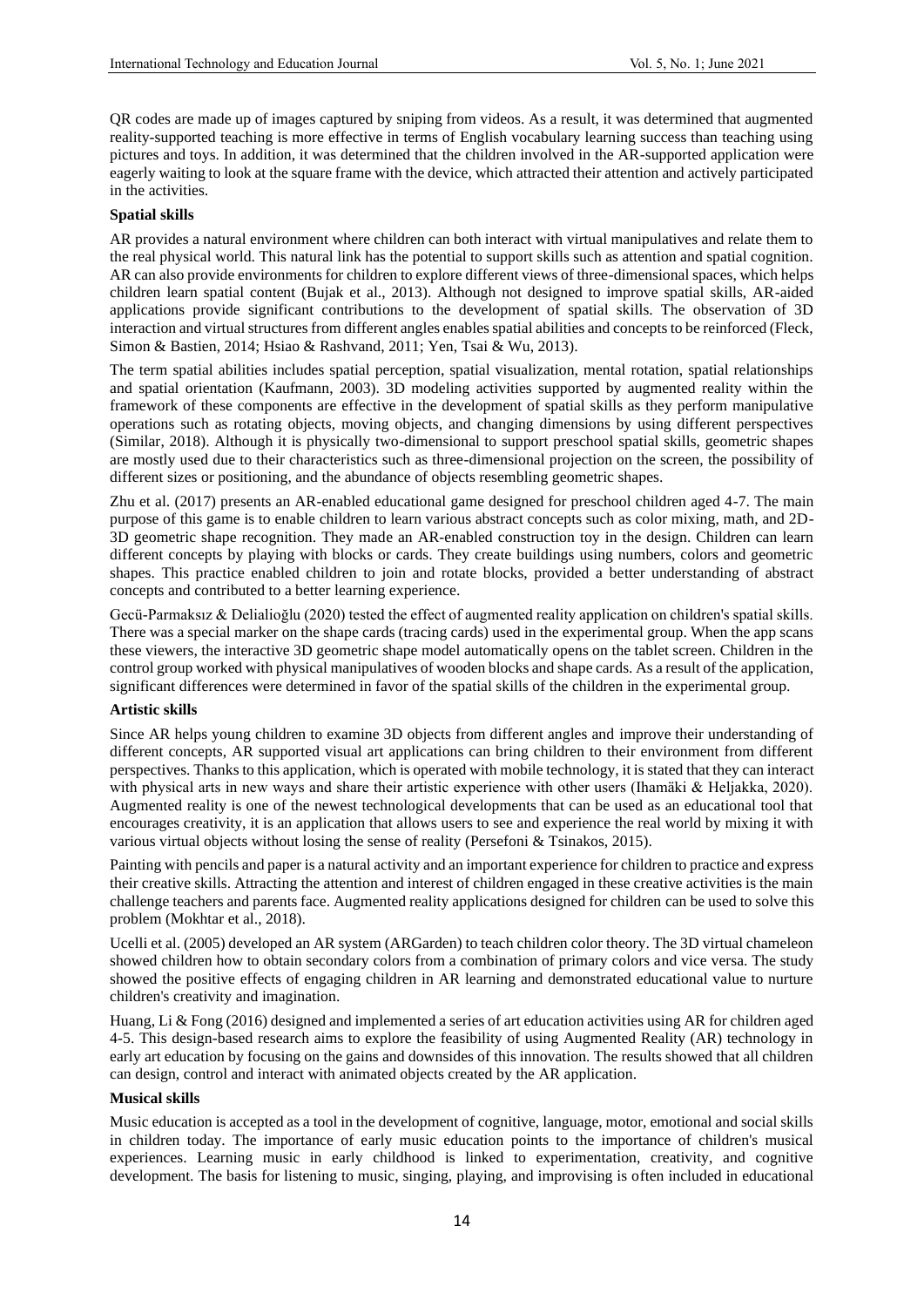programs and curricula to provide versatile quality education (Paule-Ruiz et al., 2017). Teachers are directed to initiate activities that include rhythm, melody, songs, verbal music games, combined music dynamics, spontaneous creation or self-expression (Preka & Rangoussi, 2019). (Gomes et al., 2014) In this context, activities have been designed to gain such features in applications for augmented reality-based music education.

Gomes et al. (2014) created an augmented reality software Music-AR program to teach sound features such as pitch, loudness, and volume. This application allows children to manipulate virtual objects associated with sound and learn the bass and treble of the sound. Results of usability testing are presented. Taking into account that usability of Music-AR program was evaluated with six children it is possible to report that they (children or teachers) are motivated to use the software because they are introduced to a new technology.

Preka & Rangoussi (2019) designed, developed and implemented an educational intervention in the preschool classroom. The subject chosen as learning content is music (rhythm, pitch, structure of songs, meaning of words, body synchronization with music, introduction to musical instruments). They created a 'treasure hunt' game to teach these skills. It has shown that the application has significant effects on the cognitive, social and emotional development of children.

Research by Rusiñol, Chazalon & Diaz-Chito (2018) presents the design and resolution of the technical challenges associated with the development of the Augmented Reality (AR) mobile app that aims to teach young children the relationship between music notation, music, lyrics and animations, and popular songs. Application of musical note gives an opportunity listen to the sound played by some instruments and the keys pressed on the virtual keyboard. This application also includes lyrics, music played and animations about the story of the song. The application was tested in real environments with a few parents and their children and positive reactions were received.

### **DISCUSSION AND CONCLUSION**

AR offers the possibilities of a real world environment by providing additional and contextual information to support learning, blending children's learning environment with real environments. While doing this, it enables concrete visualization of abstract objects, understanding of complex concepts, and a better learning experience by using spatial images, videos and sounds. It is clear that AR applications that offer interesting and fun learning opportunities that stimulate different senses include an important learning environment, especially for preschool children. Studies showing that augmented reality improves the interest and participation (Antonia & Evgenia, 2018; Utami, Andika & Sumarni, 2021), motivation (Rasalingam, Muniandy & Rass, 2014), skills and competencies of preschool children were emphasized in related studies.

In this study, the effectiveness of augmented reality technology as used with preschool children on the development of their skills such as early literacy, language, spatial and artistic abilities have been revealed. It should be noted that there are more studies on the development of the skills listed above than those stated in this article. The development of early literacy (Chen & Chan, 2019; Jeffri et al., 2017; Redondo et al., 2020) and foreign language teaching (Lee et al., 2017; Pu & Zhong, 2018; Redondo et al., 2020; Taskiran, 2019; Topsakal & Topsakal, 2019) skills was broadly analysed by foreign researches. There are a lot of evidences that many studies exist on how to enhance early literacy in preschool augmented reality applications (Masmuzidin & Aziz, 2018) and foreign language teaching (Fan, Antle & Warren, 2020). Such grouping has not been done in previous studies. In this study, by making this grouping, it was determined on which subjects and skills the applications related to augmented reality preschool activities concentrate on and which subjects need more research. The results showed that important work has been done to support early literacy, language and spatial skills, while studies on artistic and musical subjects are limited. The literature review analysis showed that integrating information and communication technologies into early art activities is difficult for most kindergarten teachers (Huang, Li & Fong, 2016). On the other hand, the necessity was stressed on music activities and the inclusion of different features such as movement and sound. The programming process of such AR applications requires more efforts and therefore can be considered as the reason for the scarcity of music activities.

The analysis of these articles presents a common situation on how AR is used in the early childhood educational process. In spite of the fact that recently children use computer-mediated learning material in their home environment, still there is not much experience in using AR technology for educational purposes in early childhood education. Also, the analysis of the articles presented a few important aspects about the impact of AR technology on children's learning through playing process. However, these articles do not provide more specific knowledge about the effects that AR technology have on the development of the child's abilities, on the changes in the roles of the educator and the child, and on the need for appropriate modifications in the curriculum. The analysis of the articles revealed that both educators and children found it attractive and beneficial to use AR applications for educational purposes. Therefore, there is hope that the gap between the existing supply of applications with augmented reality and their use in preschool education process will be bridged up.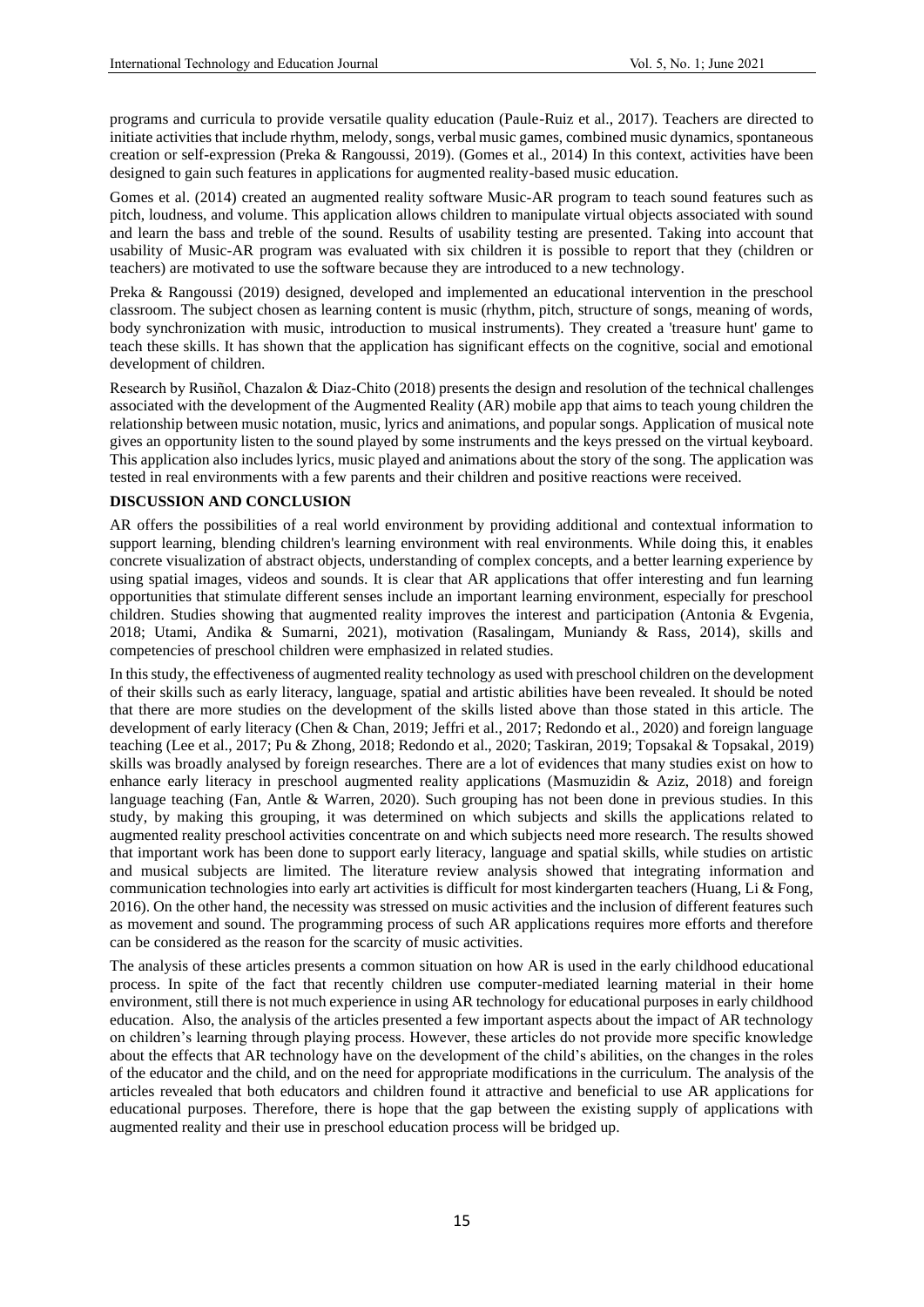#### **RECOMMENDATIONS**

The results obtained that there is a need for further study on these topics for future research orientations, by using images other than the objects found in the immediate environment, such as animals, geometric shapes, numbers and letters. Also, this study reveals the necessity of including activities such as drama and movement more in preschool. It can be suggested to teach how to apply augmented reality tools in preschool teaching process, also to train teachable education, to produce teachable AR books, to produce teaching-based AR books.

#### **REFERENCES**

- Ablyaev, M., Abliakimova, A., & Seidametova, Z. (2019, June). Design of mobile augmented reality system for early literacy. ICTERI (pp. 274-285). Retrieved from: http://ceur-ws.org/Vol-2387/20190274.pdf
- Antonia, D., & Evgenia, R. (2018, June). Artful thinking and augmented reality in kindergarten: technology contributions to the inclusion of socially underprivileged children in creative activities. Proceedings of the 8th International Conference on Software Development and Technologies for Enhancing Accessibility and Fighting Info-exclusion (pp. 187-194).
- Arvanitis, T. N., Petrou, A., Knight, J. F., Savas, S., Sotiriou, S., Gargalakos, M., & Gialouri, E. (2007). Human factors and qualitative pedagogical evaluation of a mobile augmented reality system for science education used by learners with physical disabilities. Personal and Ubiquitous Computing, 13(3), 243-250. 10.1007/s00779-007-0187-7
- Aydoğdu, F. & Turan, S. (2020). Augmented reality applications in early childhood education. II. International Conference on Virtual Reality, 15-16 November 2020, Şanlıurfa, Turkey.
- Barreira, J., Bessa, M., Pereira, L. C., Adão, T., Peres, E., & Magalhães, L. (2012, June). MOW: Augmented Reality game to learn words in different languages: Case study: Learning English names of animals in elementary school. 7th Iberian conference on information systems and technologies (CISTI 2012) (pp. 1- 6). IEEE.
- Beck, I., McKeown, M. G., & Kucan, L. (2002). Bringing words to life: Robust vocabulary development. New York: Guilford.
- Benzer, A. İ. (2018). Bilgisayar destekli üç boyutlu modelleme dersi etkinliklerinin öğrencilerin uzamsal yetenekleri ve derse yönelik tutumları üzerine etkisi. Doktora Tezi. Mustafa Kemal Üniversitesi Fen Bilimleri Enstitüsü, Hatay.
- Bhadra, A., Brown, J., Ke, H., Liu, C., Shin, E. J., Wang, X., & Kobsa, A. (2016, March). ABC3D—Using an augmented reality mobile game to enhance literacy in early childhood. 2016 IEEE international conference on pervasive computing and communication workshops (PerCom workshops) (pp. 1-4). IEEE.
- Bujak, K. R., Radu, I., Catrambone, R., MacIntyre, B., Zheng, R., & Golubski, G. (2013). A psychological perspective on augmented reality in the mathematics classroom. Computers & Education, 68, 536-544. https://doi.org/10.1016/j.compedu.2013.02.017
- Cabero-Almenara, J., & Roig-Vila, R. (2019). The motivation of technological scenarios in augmented reality (AR): Results of different experiments. Applied Sciences, 9(14), 2907. https://doi.org/10.3390/app9142907
- Cascales, A., Pérez-López, D., & Contero, M. (2013). Study on Parent's Acceptance of the Augmented Reality Use for Preschool Education. Procedia Computer Science, 25, 420-427. https://doi.org/10.1016/j.procs.2013.11.053
- Cascales, A., Laguna, I., Pérez-López, D., Perona, P., & Contero, M. (2012, June). Augmented Reality for preschoolers: An experience around Natural Sciences educational contents. Spdece,(June), 113-122. Retrieved from: http://hdl.handle.net/10045/35607
- Chen, R. W., & Chan, K. K. (2019). Using augmented reality flashcards to learn vocabulary in early childhood education. Journal of Educational Computing Research, 57(7), 1812-1831. https://doi.org/10.1177/0735633119854028
- Chen, P. , Liu, X. , Cheng, W. , & Huang, R. (2017a). A review of using augmented reality in education from 2011 to 2016. In E.Popescu (Ed.), Innovations in smart learning (pp. 13–18). Springer. Retrieved from: https://cutt.ly/myX0aem
- Chen, Y., Zhou, D., Wang, Y., & Yu, J. (2017b, June). Application of augmented reality for early childhood English teaching. In 2017 International symposium on educational technology (ISET) (pp. 111-115). IEEE.
- Çevik, G., Yılmaz, R. M., Göktaş, Y., & Gülcü, A. (2017). Okul öncesi dönemde artırılmış gerçeklikle İngilizce kelime öğrenme. Journal of Instructional Technologies & Teacher Education, 6(2), 50-57. Retrieved from: https://dergipark.org.tr/en/pub/jitte/issue/31327/303838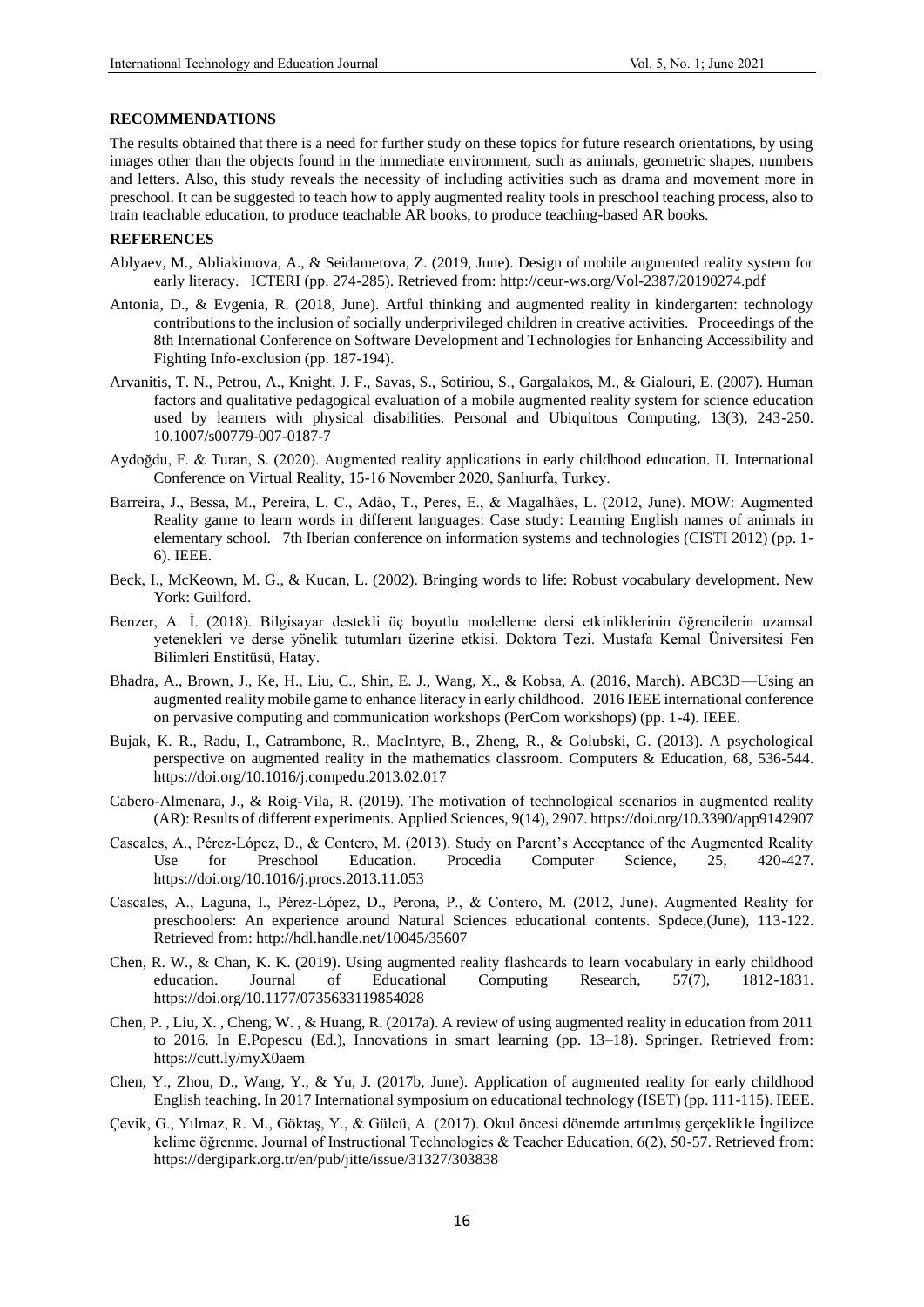- Dalim, C. S. C., Dey, A., Piumsomboon, T., Billinghurst, M., & Sunar, S. (2016, September). TeachAR: An interactive augmented reality tool for teaching basic English to non-native children. In 2016 IEEE International Symposium on Mixed and Augmented Reality (ISMAR-Adjunct) (pp. 82-86). IEEE.
- Dhiyatmika, I. D. G. W., Putra, I. K. G. D., & Mandenni, N. M. I. M. (2015). Aplikasi augmented reality magic book Pengenalan Binatang untuk Siswa TK. Lontar Komputer: Jurnal Ilmiah Teknologi Informasi, 120- 127. Retrieved from: https://ocs.unud.ac.id/index.php/lontar/article/view/16708/10995
- Dobrovská, D., & Vaněček, D. (2021, February). Implementation of Augmented Reality into Student Practical Skills Training. In International Conference on Intelligent Human Systems Integration (pp. 212-217). Springer, Cham.
- Doğan, A. (2016). Artırılmış gerçeklik teknolojileriyle desteklenmiş hikaye kitabı okuma deneyimi. Medeniyet Sanat Dergisi, 2(2), 121-137. Retrieved from: https://dergipark.org.tr/en/download/article-file/313016
- Fan, M., Antle, A. N., & Warren, J. L. (2020). Augmented reality for early language learning: A systematic review of augmented reality application design, instructional strategies, and evaluation outcomes. Journal of Educational Computing Research, 58(6), 1059-1100. https://doi.org/10.1177/0735633120927489
- Fleck, S., Simon, G., & Bastien, J. C. (2014, September). [Poster] AIBLE: An inquiry-based augmented reality environment for teaching astronomical phenomena. In 2014 IEEE International Symposium on Mixed and Augmented Reality-Media, Art, Social Science, Humanities and Design (ISMAR-MASH'D) (pp. 65-66). IEEE.
- Gecü-Parmaksız, Z. (2017). Okul öncesi çocuklar için artırılmış gerçeklik etkinlikleri: Geometrik şekilleri anlamanın ve uzamsal becerileri geliştirmenin karşılaştırmalı analizi. Doktora Tezi. Orta Doğu Teknik Üniversitesi Fen Bilimleri Enstitüsü, Ankara.
- Gecu-Parmaksiz, Z., & Delialioğlu, Ö. (2020). The effect of augmented reality activities on improving preschool children's spatial skills. Interactive Learning Environments, 28(7), 876-889. https://doi.org/10.1080/10494820.2018.1546747
- Gilakjani, A. P. (2012). The significant role of multimedia in Motivating EFL Learners' Interest in English Language Learning. International Journal of Modern Education and Computer Science (IJMECS), 4(4), 57- 66. 10.5815/ijmecs.2012.04.08
- Gomes, L., Martins, V. F., Dias, D. C., & de Paiva Guimarães, M. (2014, May). Music-AR: augmented reality in teaching the concept of sound loudness to children in pre-school. In 2014 XVI Symposium on Virtual and Augmented Reality (pp. 114-117). IEEE.
- Hassan, S. A., Rahim, T., & Shin, S. Y.(2021). ChildAR: an augmented reality-based interactive game for assisting children in their education. Universal Access in the Information Society, 1-12. https://doi.org/10.1007/s10209-020-00790-z
- Hsieh, M. C., & Lee, J. S. (2008). AR marker capacity increasing for kindergarten English learning. In Proceedings of the International MultiConference of Engineers and Computer Scientists IMECS.
- Hossain, M. J., & Ahmed, T. (2021). Augmented reality-based elementary level education for bengali character familiarization. SN Computer Science, 2(1), 1-9. https://doi.org/10.1007/s42979-020-00402-w
- Hsiao, K., & Rashvand, H. (2011). Integrating body language movements in augmented reality learning environment. Human-Centric Computing and Information Sciences, 1(1), 1-10. http://www.hcisjournal.com/content/1/1/1
- Hsieh, M. C., & Lee, J. S. (2008). AR marker capacity increasing for kindergarten English learning. In Proceedings of the International Multi Conference of Engineers and Computer Scientists IMECS.
- Huang, Y., Li, H., & Fong, R. (2016). Using augmented reality in early art education: a case study in Hong Kong kindergarten. Early Child Development and Care, 186(6), 879-894. https://doi.org/10.1080/03004430.2015.1067888
- Huda Wahida, R. (2013). Augmented Reality Model for Pre-School Learning (Doctoral dissertation, University Utara Malaysia).
- Ihamäki, P., & Heljakka, K. (2020, November). Internet of art: Exploring mobility, AR and connectedness in geocaching through a collaborative art experience. In Proceedings of the Future Technologies Conference (pp. 282-299). Springer, Cham.
- Jaiswal, T., Khan, A. A., Maheshwari, V., & Prakash, S. (2021). A Review on Augmented Reality in Education (No. 4883). EasyChair.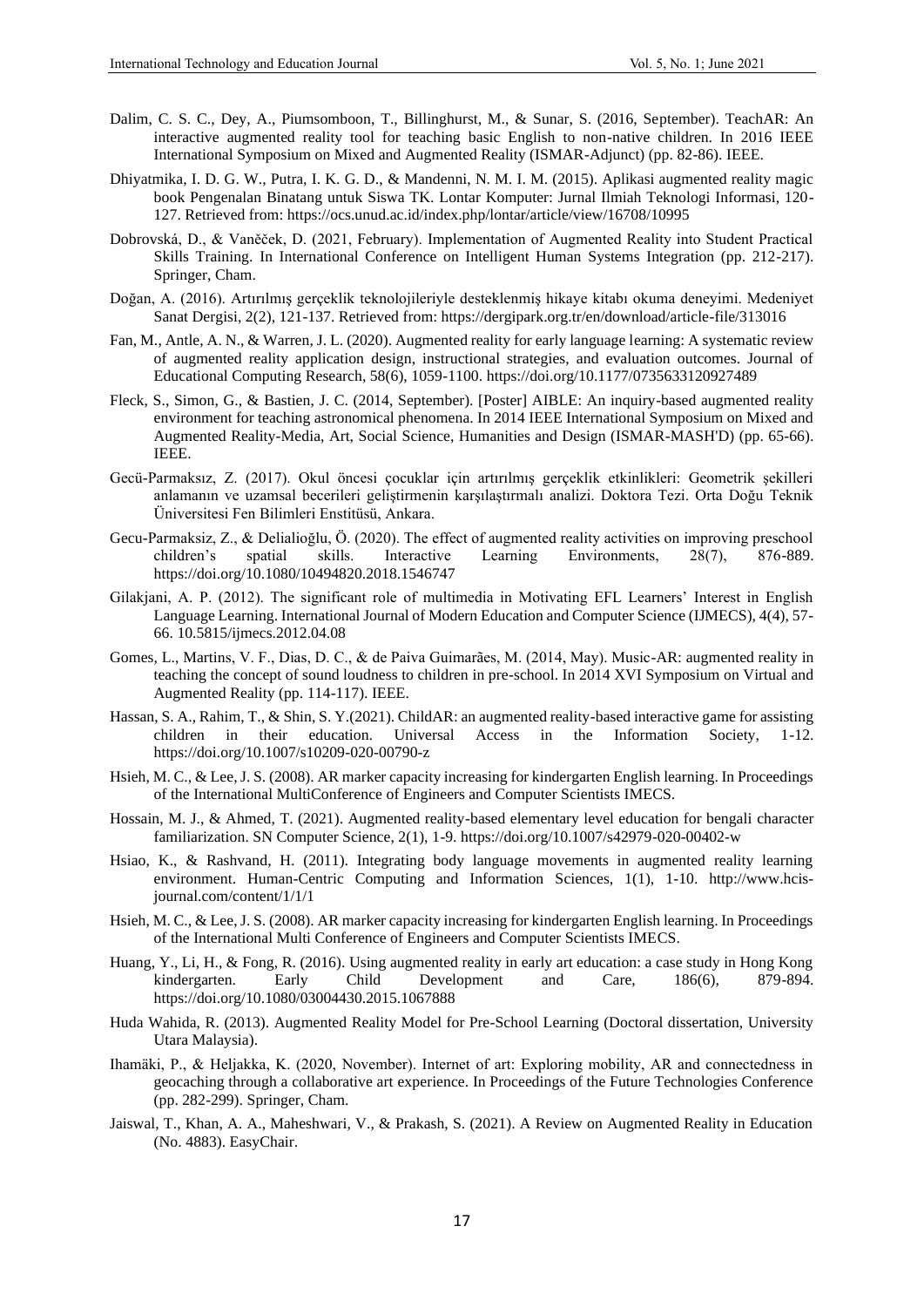- Jamiat, N., & Othman, N. F. N. (2019, October). Effects of Augmented Reality Mobile Apps on Early Childhood Education Students' Achievement. In Proceedings of the 2019 The 3rd International Conference on Digital Technology in Education (pp. 30-33).
- Jeffri, N. F. S., Petronas, U. T., Iskandar, S., Petronas, U. T., & Iskandar, S. (2017). Design and development of an augmented reality book and mobile application to enhance the handwriting-instruction for pre-school children. Open Journal of Social Sciences, 5(10), 361.
- Kaufmann, H. (2003). Collaborative augmented reality in education. Institute of Software Technology and Interactive Systems, Vienna University of Technology.
- Kelpšienė, M. (2020). The usage of books containing augmented reality technology in preschool education. Pedagogika, 138(2), 150-174. https://doi.org/10.15823/p.2020.138.9
- Kirner, G. T., Reis, F. M. M., & Kirner, C. (2012). Development of an interactive book with augmented reality for teaching and learning geometric shapes. 7th Iberian Conference on Information Systems and Technologies, Spain, CISTY, 1, 1–6. Retrieved from: https://www.researchgate.net/publication/261280917\_Development\_of\_an\_interactive\_book\_with\_Augm ented\_Reality\_for\_teaching\_and\_learning\_geometric\_shapes
- Kuzgun, H. (2019). Artırılmış gerçeklik teknolojisinin okul öncesi dönemde kullanımı: Durum çalışması. Yüksek Lisans Tezi. Afyon Kocatepe Üniversitesi Fen Bilimleri Enstitüsü, Afyon.
- Lee, L. K., Chau, C. H., Chau, C. H., & Ng, C. T. (2017, June). Using augmented reality to teach kindergarten students English vocabulary. In 2017 International symposium on educational technology (ISET) (pp. 53- 57). IEEE. 10.1109 / ISET.2017.20.
- Li, S., Chen, Y., & Vorvoreanu, M. (2015). A pilot study exploring augmented reality to increase motivation of Chinese college students learning English. The ASEE Computers in Education (CoED) Journal, 6(1), 23- 33. http://asee-coed.org/index.php/coed/article/view/Li\_A\_Pilot
- Liu, D., Jenkins, S. A., Sanderson, P. M., Fabian, P., & Russell, W. J. (2010, April). Monitoring with head-mounted displays in general anesthesia: A clinical evaluation in the operating room. Society for Technology in Anesthesia, 110(4), 1032-1038.
- Masmuzidin, M. Z., & Aziz, N. A. A. (2018). The current trends of augmented reality in early childhood education. The International Journal of Multimedia & Its Applications (IJMA), 10(6), 47-58. 10.5121/ijma.2018.10605
- Meisner, J., Donnelly, W. P., & Roosen, R. (2007). Is it possible that the title of the article is missed? U.S. Patent No. 7,162,054. Washington, DC: U.S. Patent and Trademark Office.
- Mokhtar, M. K., Mohamed, F., Sunar, M. S., Arshad, M. A. M., & Sidik, M. K. M. (2018, November). Development of mobile-based augmented reality coloring for preschool learning. In 2018 IEEE Conference on e-Learning, e-Management and e-Services (IC3e) (pp. 11-16). IEEE.
- Oğuz, C. (2013). Taşınabilir iletişim cihazlarında etkileşimli grafik tasarım kullanımı ve bir dijital çocuk kitabı çalışması. Yüksek Lisans Tezi, Anadolu Üniversitesi, Güzel Sanatlar Enstitüsü, Eskişehir.
- Özarslan, Y. (2013). Genişletilmiş gerçeklik ile zenginleştirilmiş öğrenme materyallerinin öğrenen başarısı ve memnuniyeti üzerindeki etkisi. Doktora Tezi, Anadolu Üniversitesi, Eskişehir.
- Paule-Ruiz, M., Álvarez-García, V., Pérez-Pérez, J. R., Álvarez-Sierra, M., & Trespalacios-Menéndez, F. (2017). Music learning in preschool with mobile devices. Behaviour & Information Technology, 36(1), 95-111. https://doi.org/10.1080/0144929X.2016.1198421
- Persefoni, K., & Tsinakos, A. (2015, September). Use of Augmented Reality in terms of creativity in School learning. In Workshop of Making as a Pathway to Foster Joyful Engagement and Creativity in Learning (Make2Learn) (p. 45).
- Preka, G., & Rangoussi, M. (2019). Augmented reality and QR codes for teaching music to preschoolers and kindergarteners: Educational Intervention and Evaluation. In CSEDU (1) (pp. 113-123). https://www.scitepress.org/Papers/2019/76823/76823.pdf
- Pu, M., & Zhong, Z. (2018, May). Development of a situational interaction game for improving preschool children' performance in English-vocabulary learning. In Proceedings of the 2018 international conference on distance education and learning (pp. 88-92).
- Rasalingam, R. R., Muniandy, B., & Rass, R. (2014). Exploring the application of Augmented Reality technology in early childhood classroom in Malaysia. Journal of Research & Method in Education (IOSR-JRME), 4(5), 33-40. Retrieved from: https://alivestudiosco.com/wp-content/uploads/2017/03/Augmented-Reality-Technology-in-Early-Childhood-Classroom.pdf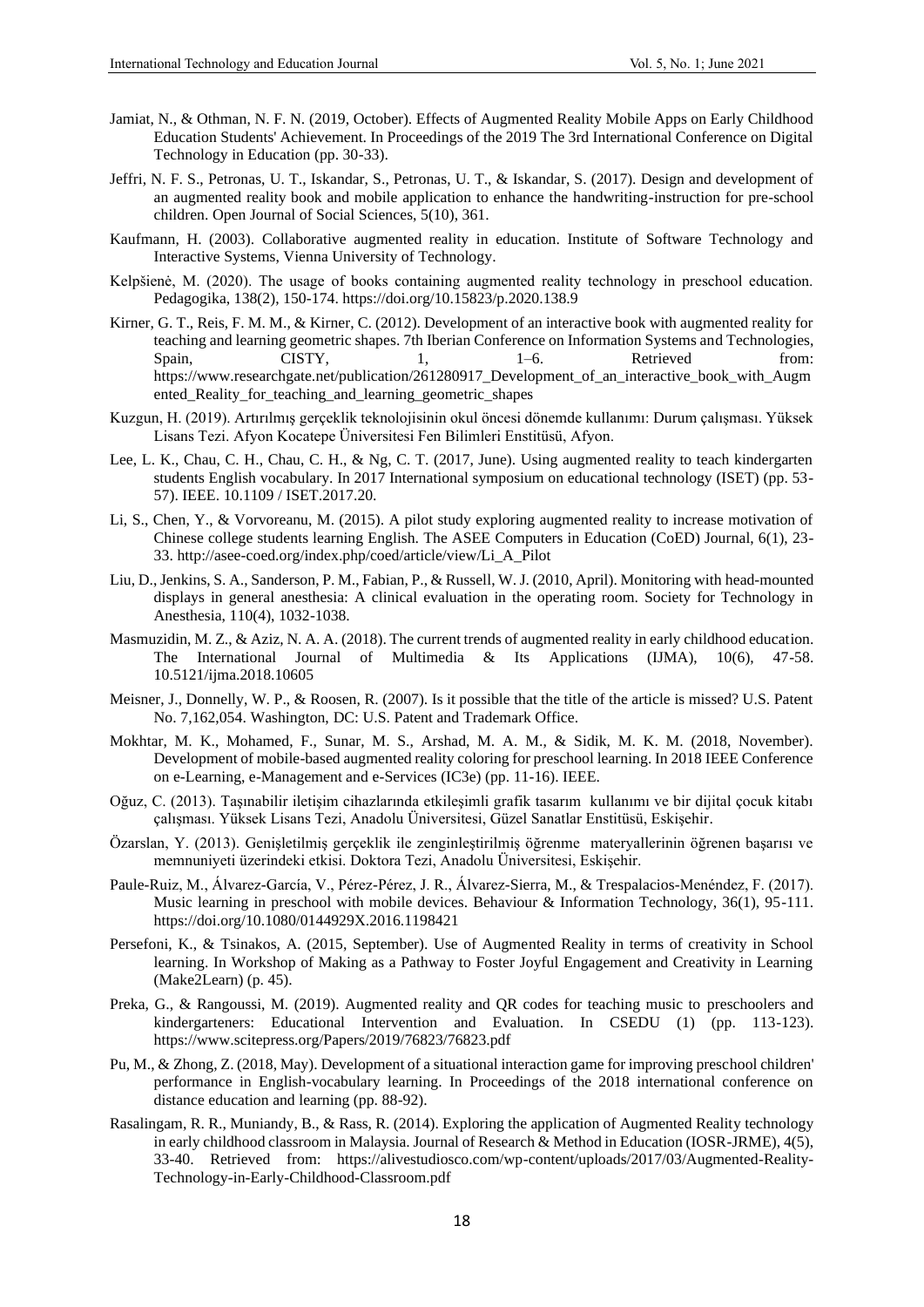- Rambli, D. R. A., Matcha, W., & Sulaiman, S. (2013). Fun learning with AR alphabet book for preschool children. Procedia computer science, 25, 211-219. https://doi.org/10.1016/j.procs.2013.11.026
- Redondo, B., Cózar-Gutiérrez, R., González-Calero, J. A., & Ruiz, R. S. (2020). Integration of augmented reality in the teaching of English as a foreign language in early childhood education. Early Childhood Education Journal, 48(2), 147-155. https://doi.org/10.1007/s10643-019-00999-5
- Rusiñol, M., Chazalon, J., & Diaz-Chito, K. (2018). Augmented songbook: an augmented reality educational application for raising music awareness. Multimedia Tools and Applications, 77(11), 13773-13798. https://doi.org/10.1007/s11042-017-4991-4
- Rohaya, D., Rambli, A., Matcha, W., Sulaiman, S., & Nayan, M. Y. (2012). Design and development of an interactive augmented reality edutainment storybook for preschool. IERI Procedia, 2, 802-807. https://doi.org/10.1016/j.ieri.2012.06.174
- Saurina, N. (2016). Pengembangan Media Pembelajaran Untuk Anak Usia Dini Menggunakan Augmented Reality. Journal Iptek, 20(1), 95-108. Retrieved from: https://core.ac.uk/download/pdf/234670235.pdf
- Saez-Lopez, J. M., & Cozar-Gutierrez, R. (2020). Iberian Cultures and Augmented Reality: Studies in Elementary School Education and Initial Teacher Training. In Augmented Reality in Education (pp. 235-245). Springer, Cham.
- Shelton, B. E. (2002). Augmented reality and education: Current projects and the potential for classroom learning. Boizis: Boise State University. Retrieved from: https://www.researchgate.net/publication/43952617\_Augmented\_Reality\_and\_Education\_Current\_Projec ts and the Potential for Classroom Learning
- Sidi, J., Yee, L. F., & Chai, W. Y. (2017). Interactive English phonics learning for kindergarten consonant-vowelconsonant (CVC) word using augmented reality. Journal of Telecommunication, Electronic and Computer Engineering (JTEC), 9(3-11), 85-91.
- Su, B., Tang, T. Y., & Winoto, P. (2018, October). Story Teller: A Contextual-based Educational Augmented-Reality Application for Preschool Children. In Proceedings of the 2018 ACM International Joint Conference and 2018 International Symposium on Pervasive and Ubiquitous Computing and Wearable Computers (pp. 259-262).
- Taskiran, A. (2019). The effect of augmented reality games on English as foreign language motivation. E-Learning and Digital Media, 16(2), 122-135. https://doi.org/10.1177/2042753018817541
- Topsakal, E., & Topsakal, O. (2019, June). Augmented reality to engage preschool children in foreign language learning. In International Conference on Augmented Reality, Virtual Reality and Computer Graphics (pp. 286-294). Springer, Cham.
- Turan, S., & Aydoğdu, F. (2020). Effect of coding and robotic education on pre-school children's skills of scientific process. Education and Information Technologies, 25, 4353–4363. https://doi.org/10.1007/s10639-020- 10178-4
- Ucelli, G., Conti, G., De Amicis, R., & Servidio, R. (2005, November). Learning using augmented reality technology: multiple means of interaction for teaching children the theory of colors. In International Conference on Intelligent Technologies for Interactive Entertainment (pp. 193-202). Springer, Berlin, Heidelberg.
- Utami, F., Andika, W. D., & Sumarni, S. (2021, January). Introduction to Sea Animals with Augmented Reality Based Flashcard for Early Childhood. In 4th Sriwijaya University Learning and Education International Conference (SULE-IC 2020) (pp. 215-220). Atlantis Press.
- Vernadakis, N., Avgerinos, A., Tsitskari, E., & Zachopoulou, E. (2005). The use of computer assisted instruction in preschool education: Making teaching meaningful. Early Childhood Education Journal, 33(2), 99-104. https://doi.org/10.1007/s10643-005-0026-2
- Yen, J. C., Tsai, C. H., & Wu, M. (2013). Augmented reality in the higher education: students' science concept learning and academic achievement in astronomy. Procedia - Social and Behavioral Sciences, 103, 165– 173. https://doi.org/10.1016/j.sbspro.2013.10.322
- Yıldırım, D. (2019). Artırılmış gerçeklik ile zenginleştirilmiş mevsimler materyallerinin okul öncesi dönem çocuklarının dil ve kavram gelişimine etkisi. Doktora Tezi. Ahi Evran Üniversitesi/Sosyal Bilimler Enstitüsü, Kırşehir.
- Yilmaz, R. M., Kucuk, S., & Goktas, Y. (2017). Are augmented reality picture books magic or real for preschool children aged five to six? British Journal of Educational Technology, 48(3), 824-841. https://doi.org/10.1111/bjet.12452